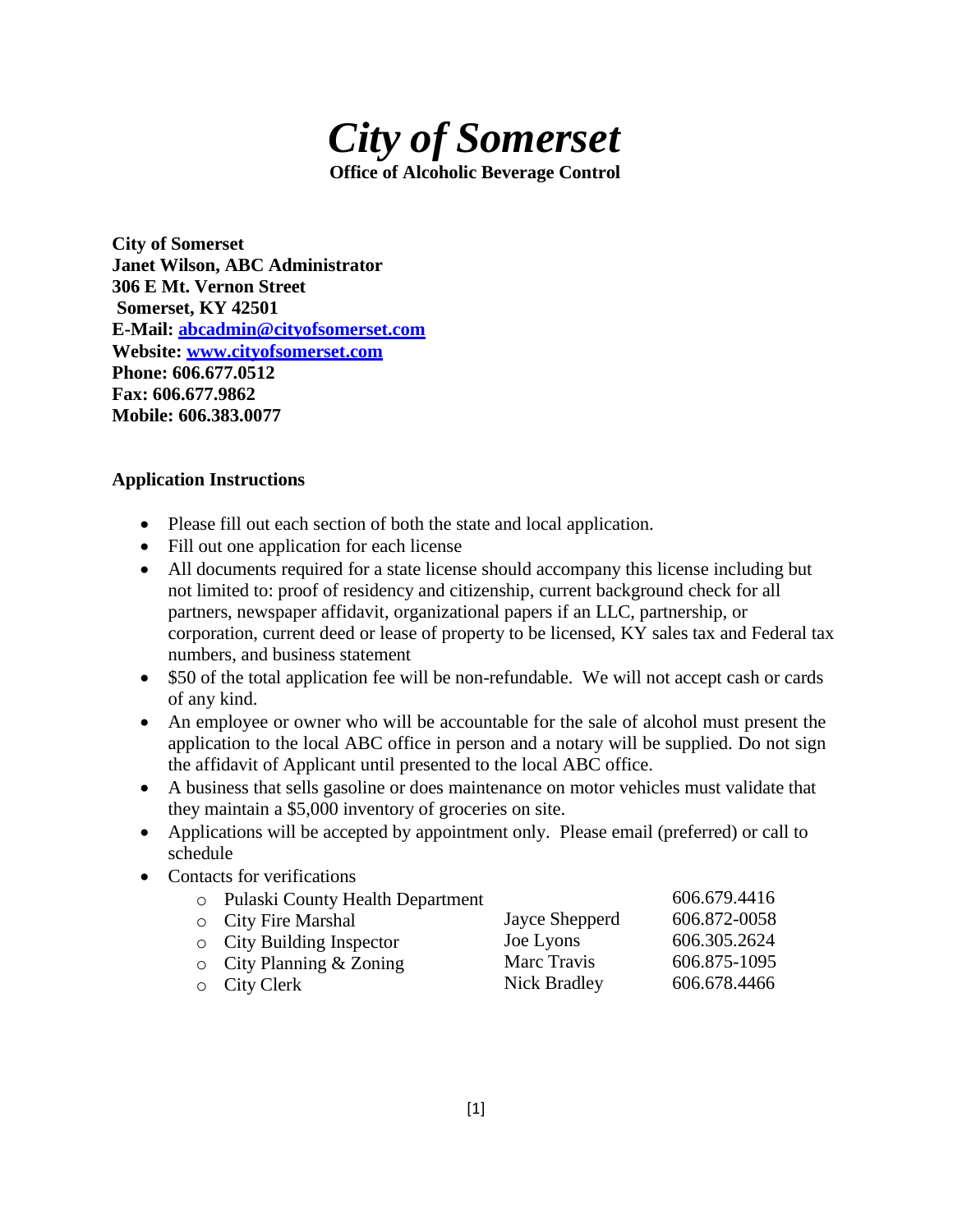

**§ Basic Application §**

**City of Somerset Janet Wilson, ABC Administrator 306 E Mt Vernon Street Somerset, KY 42501 E-Mail: [abcadmin@cityofsomerset.com](mailto:abcadmin@cityofsomerset.com) Website: [www.cityofsomerset.com](http://www.cityofsomerset.com/) Phone: 606.677.0512 Fax: 606.677.9862 Mobile: 606.383.0077**

| Name of Applicant:                                                 | Federal EIN# |
|--------------------------------------------------------------------|--------------|
| If incorporated, please state the Name and State of incorporation: |              |
|                                                                    |              |
|                                                                    |              |
| Mailing/Registered Agent Address:                                  |              |
| Owner: Contact Person: Contact Person:                             |              |
| Premise Phone No: () Contact Phone No: ()                          |              |
| Email address:<br>Fax No: $($                                      |              |

#### **Types of Licenses and License Fees:**

1. Distilled spirits and wine license fees.

Please mark the appropriate line for each *type* of license(s) to which you wish to apply.

*Note: The City uses the same time periods as the KY ABC Office when determining whether a license fee shall be for a "year" term, or only a "half year" term. This determination is made depending on which month you apply for a license(s). Please check with the local ABC Administrator to determine whether you will be required to pay the full year fee, or an adjusted half year fee. All fees listed below are Full Year fees.*

| $\Box$ (a) Distiller's license, per annum          | \$500.00   |
|----------------------------------------------------|------------|
| $\Box$ (b) Rectifier's license, per annum          | \$3,000.00 |
| $\Box$ (c) Wholesaler's license, per annum         | \$3,000.00 |
| $\Box$ (d) Quota retail package license, per annum | \$840.00   |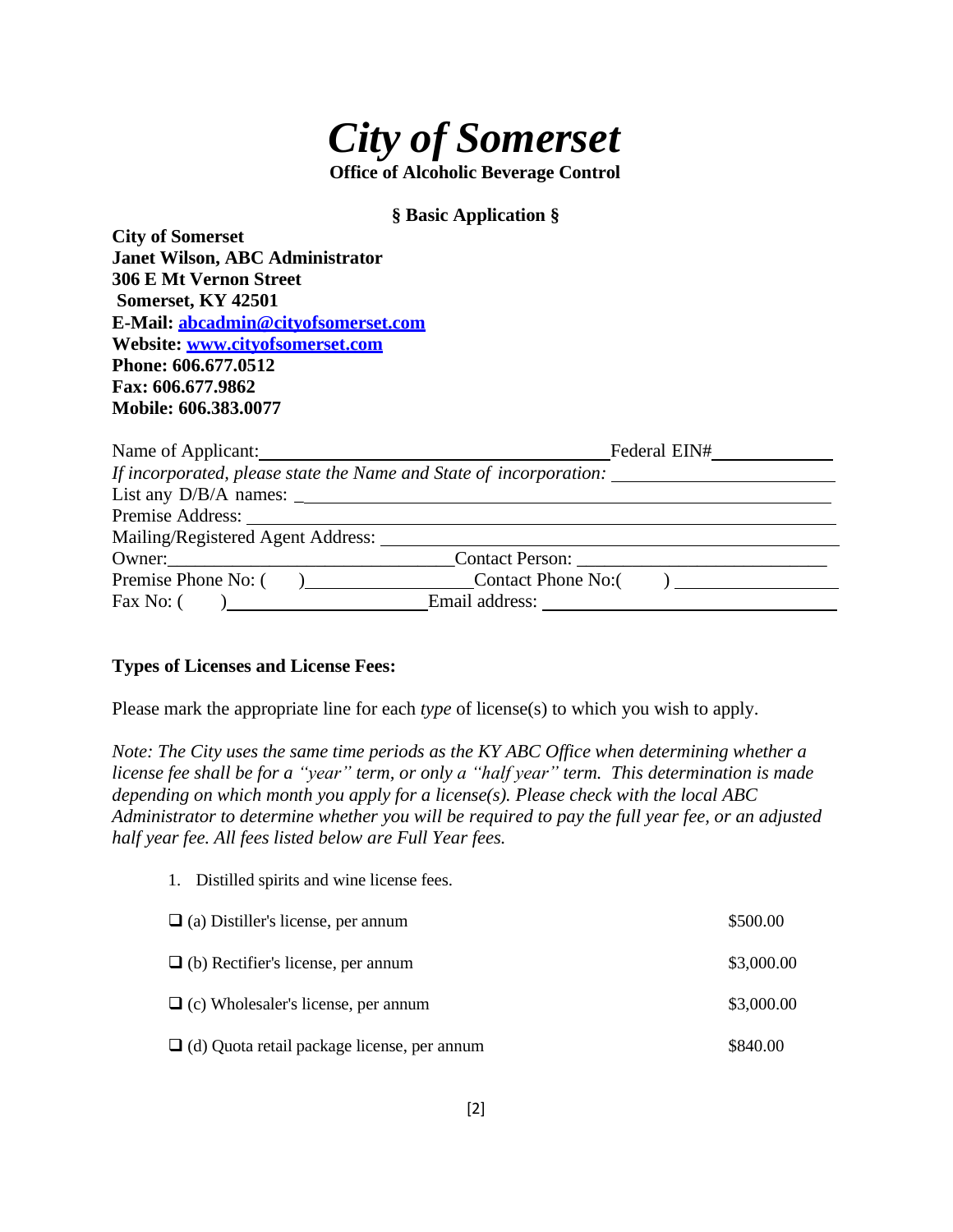| $\Box$ 2. Quota retail drink license, per annum                                                                         | \$840.00   |
|-------------------------------------------------------------------------------------------------------------------------|------------|
| $\Box$ 3. Special temporary license, per event                                                                          | \$136.50   |
| $\Box$ 4. Nonquota type 1 retail drink license (includes distilled spirits, wine, and<br>malt beverages), per annum     | \$2,000.00 |
| $\square$ 5. Nonquota type 2 retail drink licenses (includes distilled spirits, wine, and<br>malt beverages), per annum | \$1,000.00 |
| $\Box$ 6. Nonquota type 3 retail drink licenses (includes distilled spirits, wine, and<br>malt beverages), per annum    | \$300.00   |
| $\Box$ 7. Distilled spirits and wine special temporary auction license, per event                                       | \$200.00   |
| $\Box$ 8. Special Sunday retail drink license, per annum                                                                | \$300.00   |
| $\Box$ 9. Extended hours supplemental license, per annum                                                                | \$2,000.00 |
| $\Box$ 10. Caterer's license, per annum                                                                                 | \$800.00   |
| $\Box$ 11. Bottling house or bottling house storage license, per annum                                                  | \$1,000.00 |
| 12. Malt beverage license fees as follows:                                                                              |            |
| $\Box$ (a) Brewer's license, per annum                                                                                  | \$500.00   |
| $\Box$ (b) Microbrewery license, per annum                                                                              | \$500.00   |
| $\Box$ (c) Malt beverage distributor's license, per annum                                                               | \$400.00   |
| $\Box$ (d) Nonquota retail malt beverage package license, per annum                                                     | \$200.00   |
| $\Box$ (e) Nonquota type 4 retail malt beverage drink license, per annum                                                | \$200.00   |
| $\Box$ (f) Malt beverage brew-on-premises license, per annum                                                            | \$100.00   |
| $\Box$ 13. Limited restaurant license, per annum                                                                        | \$1,050.00 |
| $\Box$ 14. Limited golf course license (includes distilled spirits, wine, and malt<br>beverages), per annum             | \$1,050.00 |
|                                                                                                                         |            |

Total License Fee(s) Due:

*Note: A certified check, cashier check, or money order made payable to: CITY OF SOMERSET must be provided with this application before any processing or review will begin.*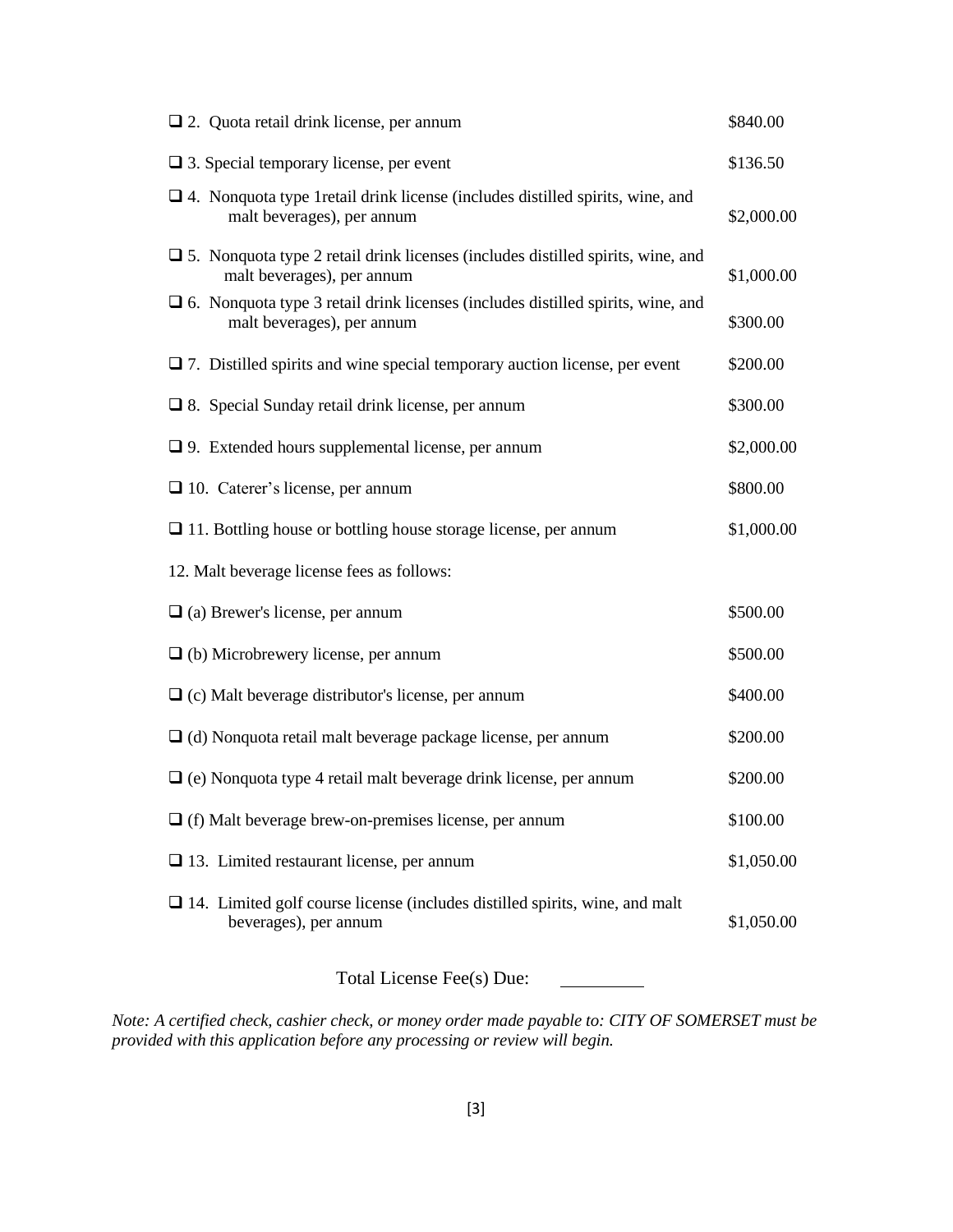

**City of Somerset Janet Wilson, ABC Administrator 306 E Mt Vernon Street Somerset, KY 42501 E-Mail: [abcadmin@cityofsomerset.com](mailto:abcadmin@cityofsomerset.com) Website: [www.cityofsomerset.com](http://www.cityofsomerset.com/) Phone: 606.677.0512 Fax: 606.677.9862 Mobile: 606.383.0077**

# **Affidavit of Applicant:**

I, the named individual, authorized agent, or corporate officer with authority to sign on behalf of the corporation as listed in Section I of this application, do hereby solemnly affirm that I am aware that my Kentucky State ABC application(s) is or will be incorporated and made a part of this application in full by reference herein, and that the answers contained in said application(s), as well as in this City Application, are true and correct to the best of my knowledge, information, and belief, and that this City Application will also be provided to the Kentucky ABC.

I further confirm that upon signing below, a copy of the City of Somerset Alcoholic Beverage Control Ordinance No. 13-19 has been provided to me in electronic format or print.

I further confirm that I will not allow anyone to erect a sign or banner on the licensed property or building that advertises any specific brand of alcoholic beverage.

I further confirm that I will require proper identification in order to purchase alcoholic beverages.

And finally, that I hereby consent to the authority of the local Alcoholic Beverage Control Administrator, and any other delegated and authorized agent of the City of Somerset, including the Somerset Police Department, for entry upon the subject premise(s) for purposes including, but not limited to, the following:

(a) Inspections and searches of the licensed premise(s) for which this application applies. (b) Confiscation of articles found on said licensed premise(s) which violate(s) any local Ordinance or state Statute; and

(c) Emergency and/or temporary closure of the licensed premise(s) if there is reasonable suspicion by the City, or any agent thereof, that the public health, safety, morals and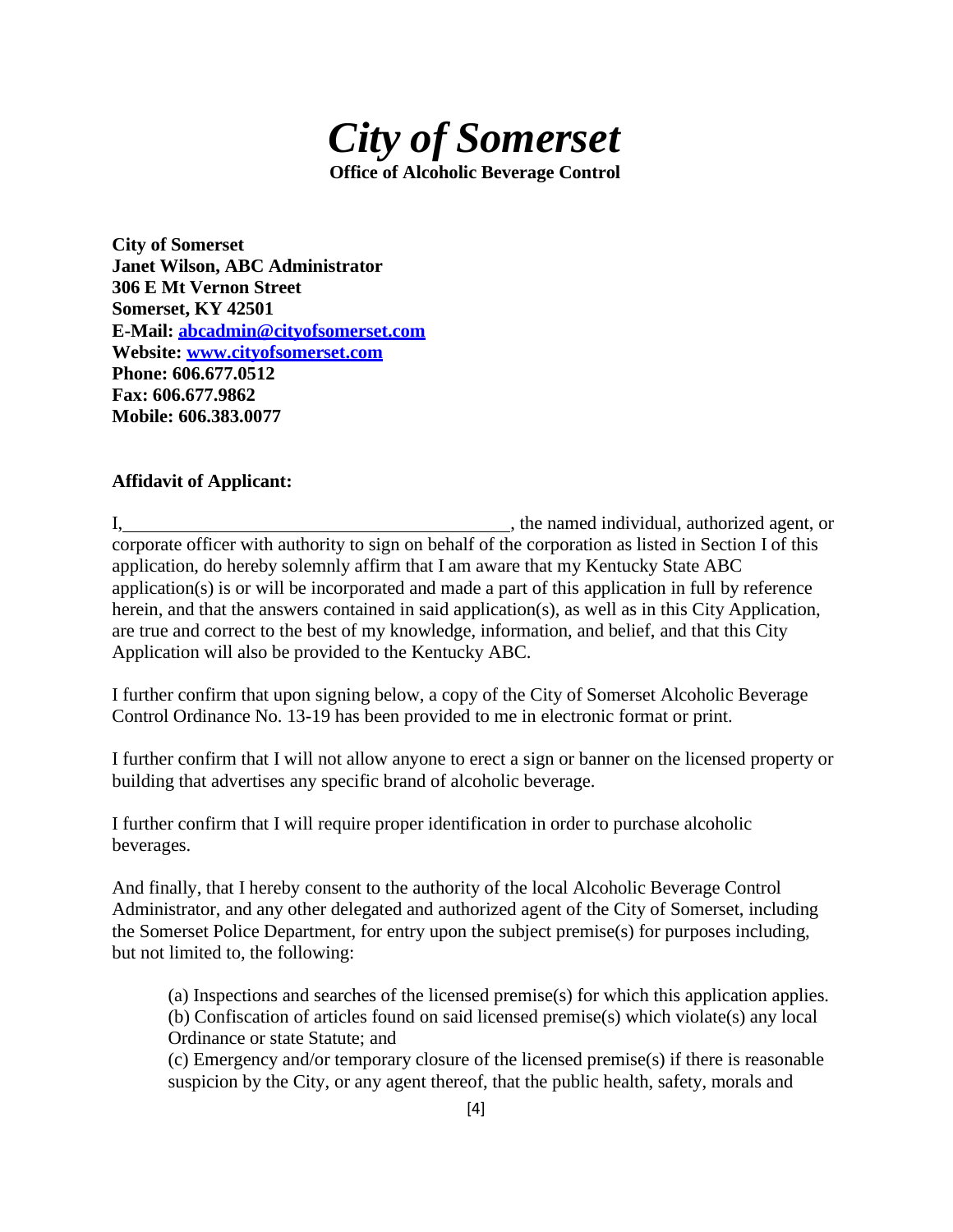welfare of the citizens is threatened due to multiple violations of any Ordinance or state Statute, including, but not limited to, laws/regulations regarding disturbance of the peace and public disorder, which the City, or any agent thereof, believes to have occurred during any one day period of operation of the licensed premise(s).

Date: Signature of Applicant: \_

COMMONWEALTH OF KENTUCKY STATE AT LARGE COUNTY OF

This is to certify that the foregoing document was subscribed and sworn to before me this the  $\_\$ {day \ of  $\_\_\_$ , 20  $\_\_$ 

> NOTARY PUBLIC My Commission Expires:

*Internal Use Only:*

*Approved: City of Somerset ABC, Administrator Date*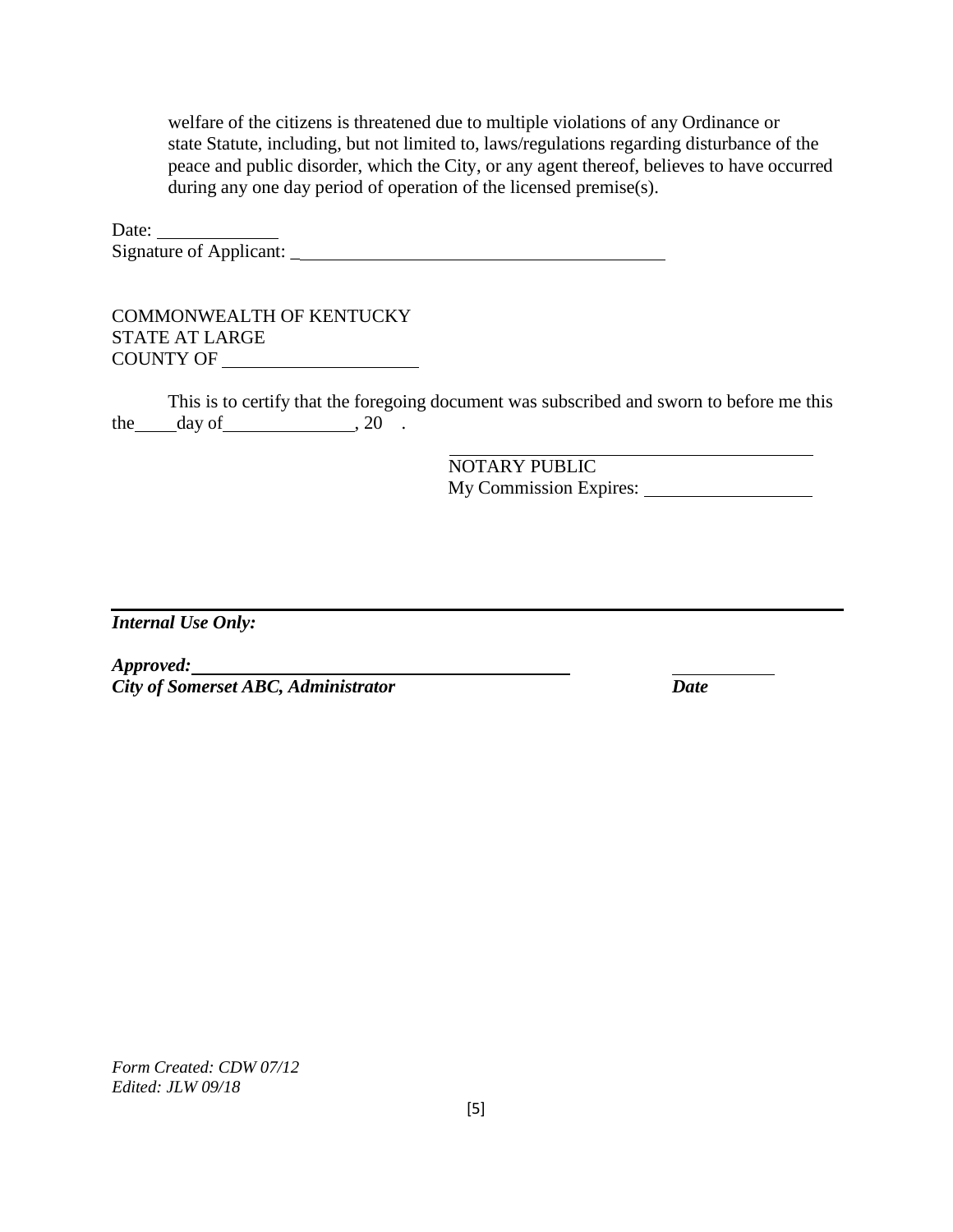

### **§ Verification of Food Service Compliance §**

**City of Somerset Janet Wilson, ABC Administrator 306 E Mt. Vernon Street Somerset, KY 42501 E-Mail: [abcadmin@cityofsomerset.com](mailto:abcadmin@cityofsomerset.com) Website: [www.cityofsomerset.com](http://www.cityofsomerset.com/) Phone: 606.677.0512 Fax: 606.677.9862 Mobile: 606.383.0077**

#### **SECTION I:**

| If incorporated, please state the Name and State of incorporation: |                       |  |
|--------------------------------------------------------------------|-----------------------|--|
|                                                                    |                       |  |
|                                                                    |                       |  |
| Mailing/Registered Agent Address:                                  |                       |  |
| Contact Person:                                                    |                       |  |
| Premise Phone No: (                                                | a Contact Phone No: ( |  |
| Fax No: $($ $)$                                                    |                       |  |

### **SECTION II:**

*The remainder of this form must be completed by the Pulaski County Health Department, Somerset, Kentucky, or other required or state authorized agency, before submitting your application to the City's Office of Alcoholic Beverage Control.*

This is to affirm to the best of my knowledge, and in my official capacity as , that the above stated premise(s) and/or Applicant(s) listed above has obtained all permits necessary in order to comply with the Kentucky Food Service Establishment Act, and any other required local or state retail and/or food code requirements prior to commencing operation.

Signed this the day of , 20 .

Authorized Agent of the Pulaski County Health Department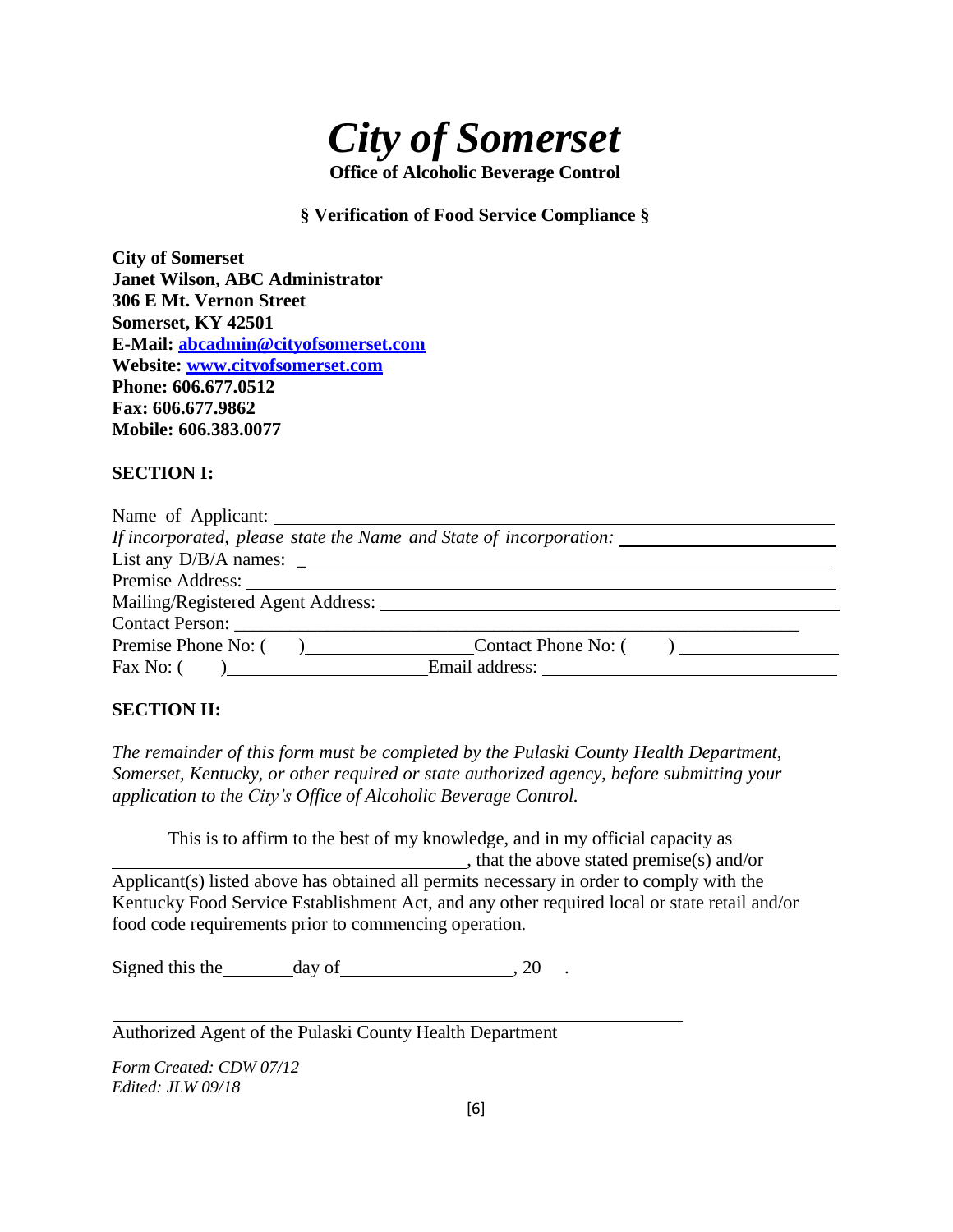

### **§ Verification of Fire Code Compliance §**

**City of Somerset Janet Wilson, ABC Administrator 306 E Mt. Vernon Street Somerset, KY 42501 E-Mail: [abcadmin@cityofsomerset.com](mailto:abcadmin@cityofsomerset.com) Website: [www.cityofsomerset.com](http://www.cityofsomerset.com/) Phone: 606.677.0512 Fax: 606.677.9862 Mobile: 606.383.0077**

# **SECTION I:**

| If incorporated, please state the Name and State of incorporation: _____________ |                         |  |
|----------------------------------------------------------------------------------|-------------------------|--|
| List any $D/B/A$ names: $\_\_$                                                   |                         |  |
|                                                                                  |                         |  |
| Mailing/Registered Agent Address:                                                |                         |  |
| Owner:                                                                           | Contact Person:         |  |
| Premise Phone No: (                                                              | (a) Contact Phone No: ( |  |
| Fax No: (                                                                        |                         |  |

# **SECTION II:**

*The remainder of this form must be completed by the state of City of Somerset Fire Department, or other required or state authorized agency, before submitting your application to the City's Office of Alcoholic Beverage Control.*

This is to affirm to the best of my knowledge, and in my official capacity as , that the above stated premise(s) meets all applicable local and state law requirements regarding Fire and Safety codes.

Signed this the day of  $\frac{1}{2}$  .

Authorized Agent of the City of Somerset Fire Department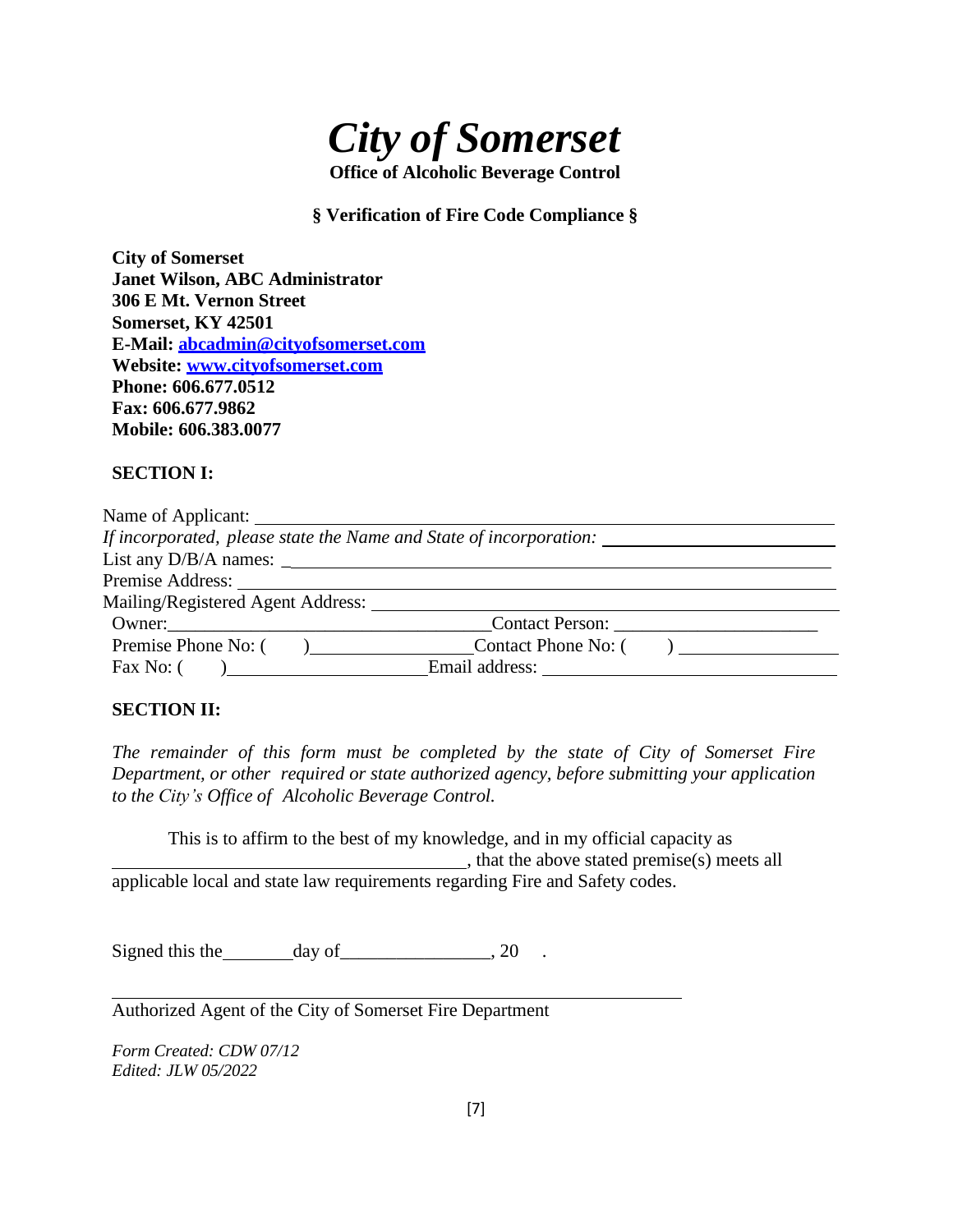

### **§ Verification of Building Code Compliance §**

**City of Somerset Janet Wilson, ABC Administrator 306 E Mt. Vernon Street Somerset, KY 42501 E-Mail: [abcadmin@cityofsomerset.com](mailto:abcadmin@cityofsomerset.com) Website: [www.cityofsomerset.com](http://www.cityofsomerset.com/) Phone: 606.677.0512 Fax: 606.677.9862 Mobile: 606.383.0077**

#### **SECTION I:**

| Name of Applicant:                                                 |                     |  |
|--------------------------------------------------------------------|---------------------|--|
| If incorporated, please state the Name and State of incorporation: |                     |  |
| List any $D/B/A$ names: $\frac{1}{2}$                              |                     |  |
|                                                                    |                     |  |
| Mailing/Registered Agent Address:                                  |                     |  |
| $0$ wner: $\_\_$                                                   | Contact Person:     |  |
| Premise Phone No: (<br>$\overline{a}$                              | Contact Phone No: ( |  |
| Fax No: $($ )                                                      |                     |  |

# **SECTION II:**

*The remainder of this form must be completed by the state and/or local City Building Inspector before submitting your application to the City's Office of Alcoholic Beverage Control.*

This is to affirm to the best of my knowledge, and in my official capacity as , that the above stated premise(s) meets all applicable local and state law requirements regarding building codes and enforcement.

Premise Capacity:

Signed this the day of , 20 .

Authorized Agent of the City of Somerset Building Inspector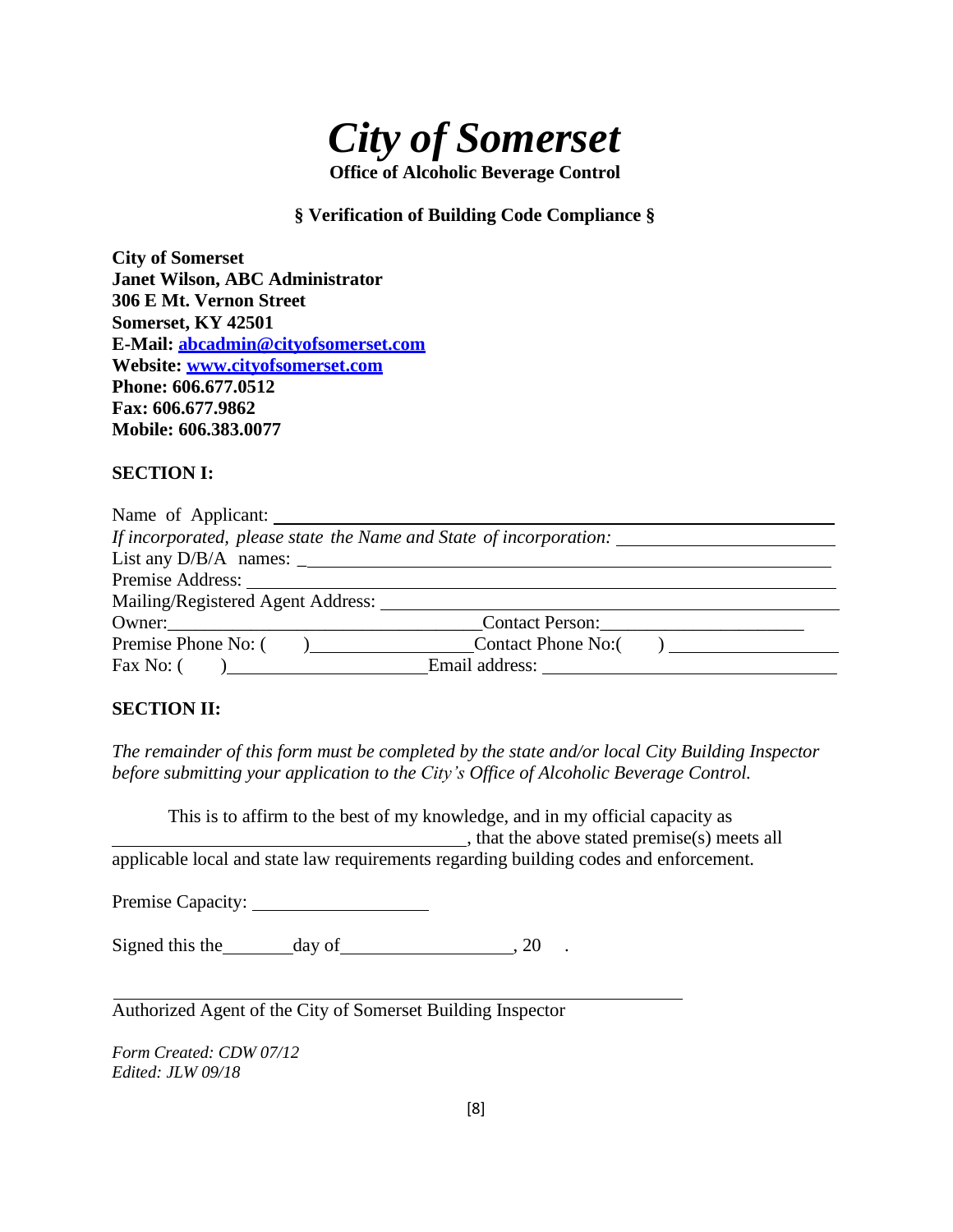

# **§ Verification of City Tax Compliance §**

**City of Somerset Janet Wilson, ABC Administrator 306 E Mt. Vernon Street Somerset, KY 42501 E-Mail: [abcadmin@cityofsomerset.com](mailto:abcadmin@cityofsomerset.com) Website: [www.cityofsomerset.com](http://www.cityofsomerset.com/) Phone: 606.677.0512 Fax: 606.677.9862 Mobile: 606.383.0077**

# **SECTION I:**

|                                  | If incorporated, please state the Name and State of incorporation:                                              |
|----------------------------------|-----------------------------------------------------------------------------------------------------------------|
|                                  |                                                                                                                 |
|                                  |                                                                                                                 |
|                                  |                                                                                                                 |
|                                  | Owner: Contact Person:                                                                                          |
|                                  | Premise Phone No: $\begin{pmatrix} 0 & 1 \end{pmatrix}$ Contact Phone No: $\begin{pmatrix} 0 & 1 \end{pmatrix}$ |
| $\text{Fax No: } (\_\_\_\_\_\_\$ |                                                                                                                 |

### **SECTION II:**

*The remainder of this form must be completed by the City Clerk before submitting your application to the City's Office of Alcoholic Beverage Control.*

This is to affirm to the best of my knowledge, and in my official capacity as , that the above applicant and/or the subject premises is current on all city taxes owed personally and all businesses I am associated with in whole or by partnership as well as obtain all property business licenses from the City of Somerset.

Signed this the day of 3.20 .

Authorized Agent of the City of Somerset City Clerk's Office